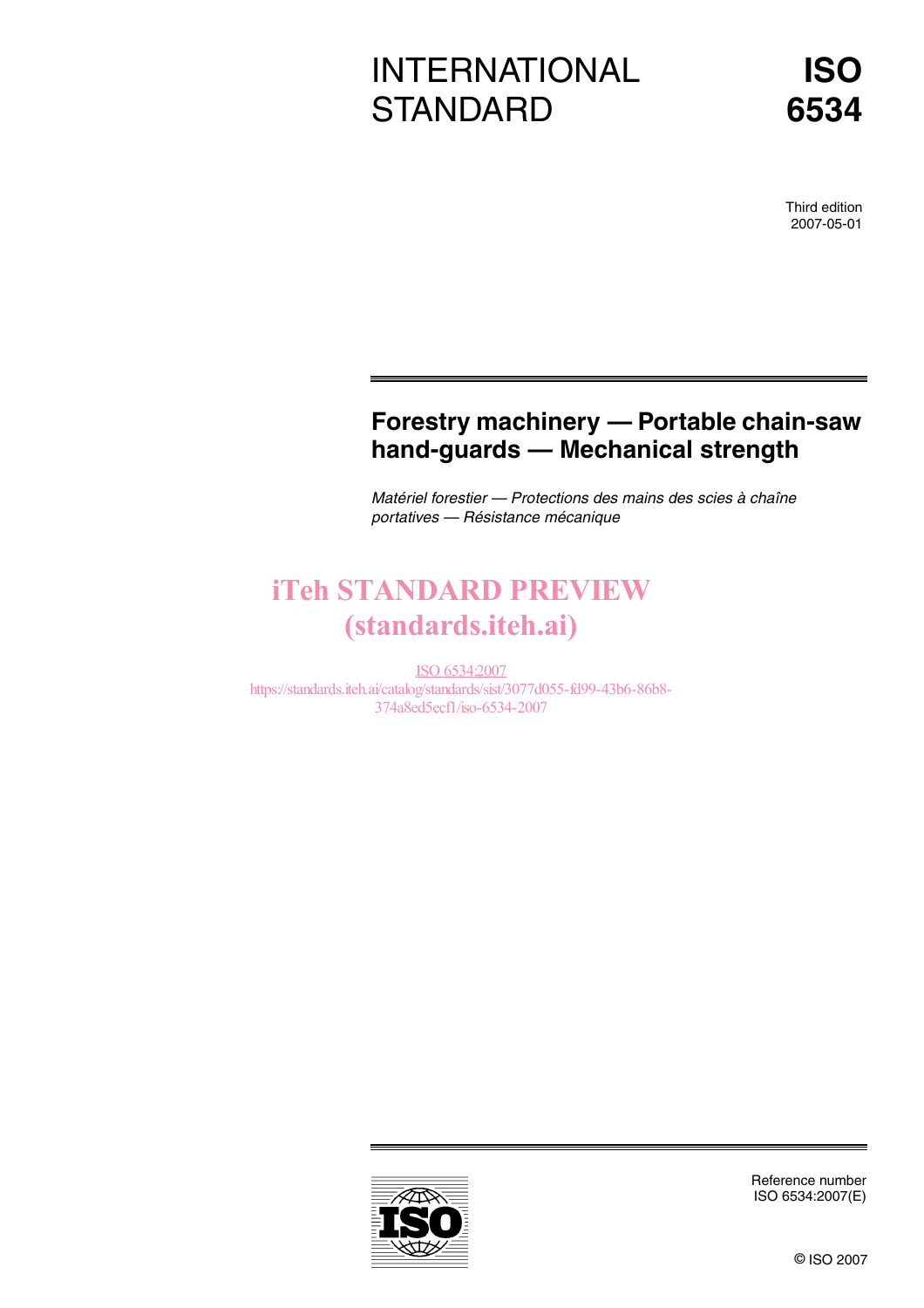#### **PDF disclaimer**

This PDF file may contain embedded typefaces. In accordance with Adobe's licensing policy, this file may be printed or viewed but shall not be edited unless the typefaces which are embedded are licensed to and installed on the computer performing the editing. In downloading this file, parties accept therein the responsibility of not infringing Adobe's licensing policy. The ISO Central Secretariat accepts no liability in this area.

Adobe is a trademark of Adobe Systems Incorporated.

Details of the software products used to create this PDF file can be found in the General Info relative to the file; the PDF-creation parameters were optimized for printing. Every care has been taken to ensure that the file is suitable for use by ISO member bodies. In the unlikely event that a problem relating to it is found, please inform the Central Secretariat at the address given below.

# iTeh STANDARD PREVIEW (standards.iteh.ai)

ISO 6534:2007 https://standards.iteh.ai/catalog/standards/sist/3077d055-fd99-43b6-86b8- 374a8ed5ecf1/iso-6534-2007



© ISO 2007

All rights reserved. Unless otherwise specified, no part of this publication may be reproduced or utilized in any form or by any means, electronic or mechanical, including photocopying and microfilm, without permission in writing from either ISO at the address below or ISO's member body in the country of the requester.

ISO copyright office Case postale 56 • CH-1211 Geneva 20 Tel. + 41 22 749 01 11 Fax + 41 22 749 09 47 E-mail copyright@iso.org Web www.iso.org

Published in Switzerland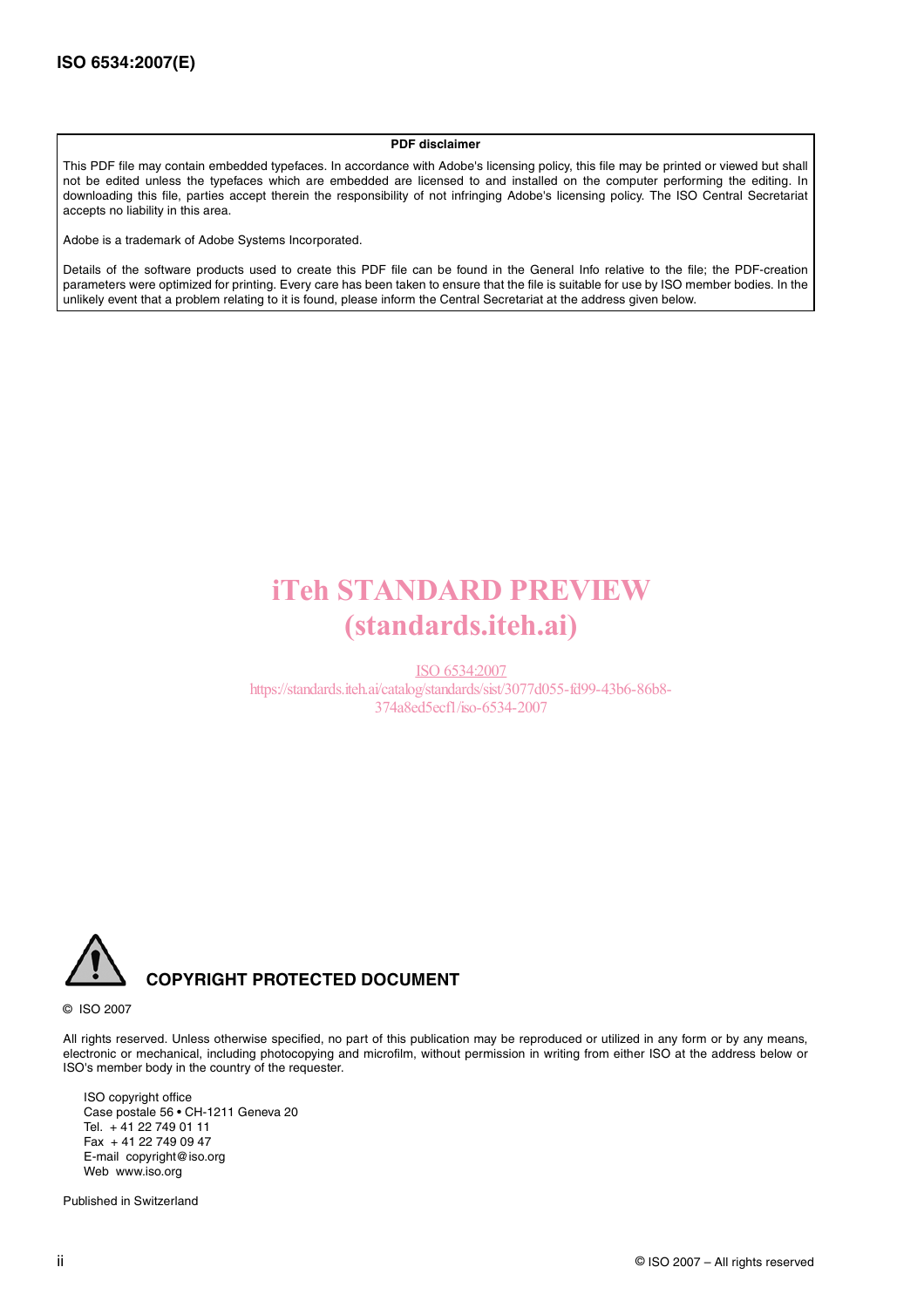## **Foreword**

ISO (the International Organization for Standardization) is a worldwide federation of national standards bodies (ISO member bodies). The work of preparing International Standards is normally carried out through ISO technical committees. Each member body interested in a subject for which a technical committee has been established has the right to be represented on that committee. International organizations, governmental and non-governmental, in liaison with ISO, also take part in the work. ISO collaborates closely with the International Electrotechnical Commission (IEC) on all matters of electrotechnical standardization.

International Standards are drafted in accordance with the rules given in the ISO/IEC Directives, Part 2.

The main task of technical committees is to prepare International Standards. Draft International Standards adopted by the technical committees are circulated to the member bodies for voting. Publication as an International Standard requires approval by at least 75 % of the member bodies casting a vote.

Attention is drawn to the possibility that some of the elements of this document may be the subject of patent rights. ISO shall not be held responsible for identifying any or all such patent rights.

ISO 6534 was prepared by Technical Committee ISO/TC 23, Tractors and machinery for agriculture and forestry, Subcommittee SC 17, Manually portable forest machinery.

This third edition cancels and replaces the second edition (ISO 6534:1992), of which subclauses 5.2.2 and 5.3 have been technically revised. (standards.iteh.ai)

> ISO 6534:2007 https://standards.iteh.ai/catalog/standards/sist/3077d055-fd99-43b6-86b8- 374a8ed5ecf1/iso-6534-2007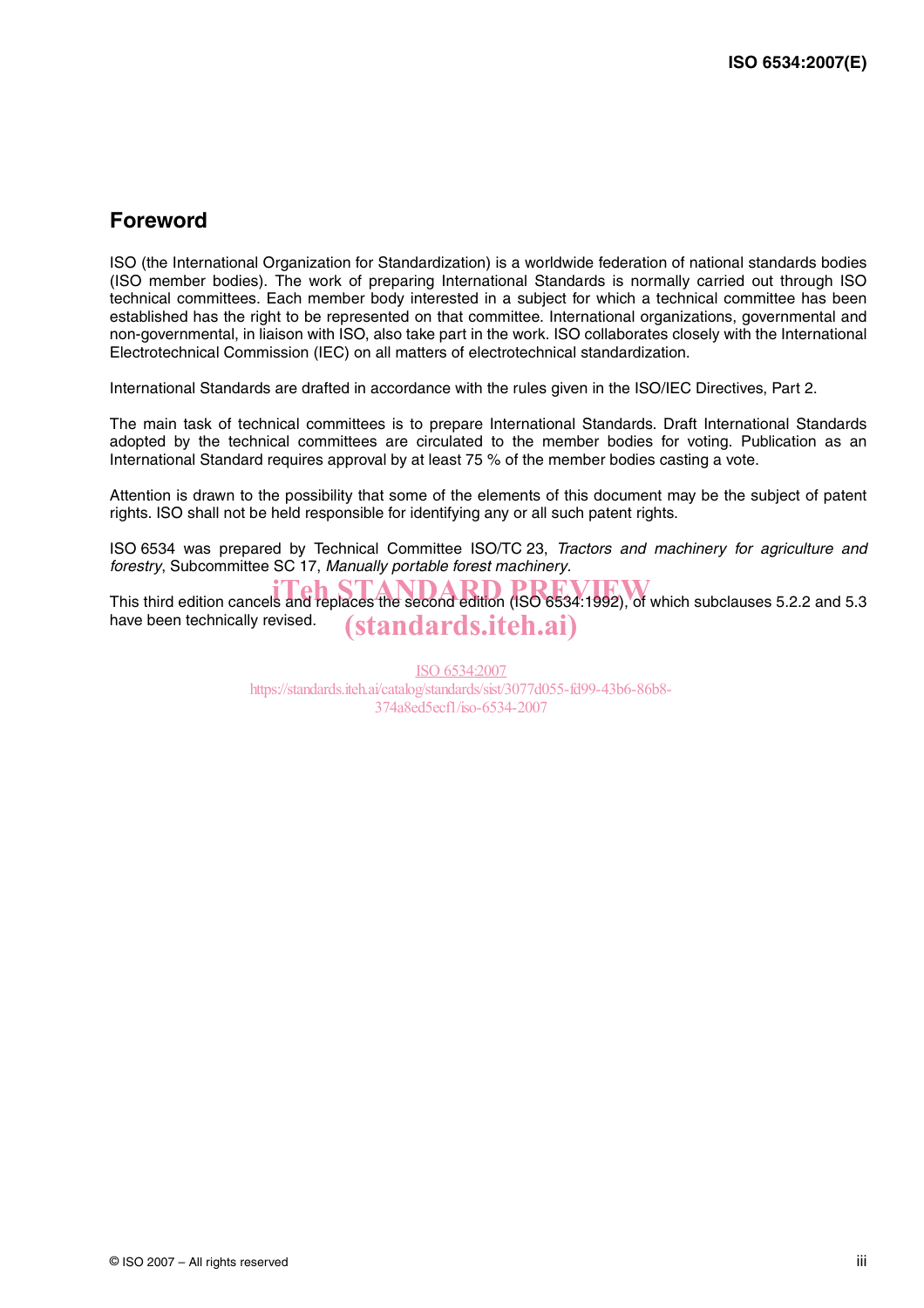## **Introduction**

Some chain-saw designs will have the rear handle so offset from the guide-bar centreline that the impact point for the blow will only partly hit the guard. A minimum distance from the guard edge has therefore been added.

The point of hit for the durability test has also been clarified.

# iTeh STANDARD PREVIEW (standards.iteh.ai)

ISO 6534:2007 https://standards.iteh.ai/catalog/standards/sist/3077d055-fd99-43b6-86b8- 374a8ed5ecf1/iso-6534-2007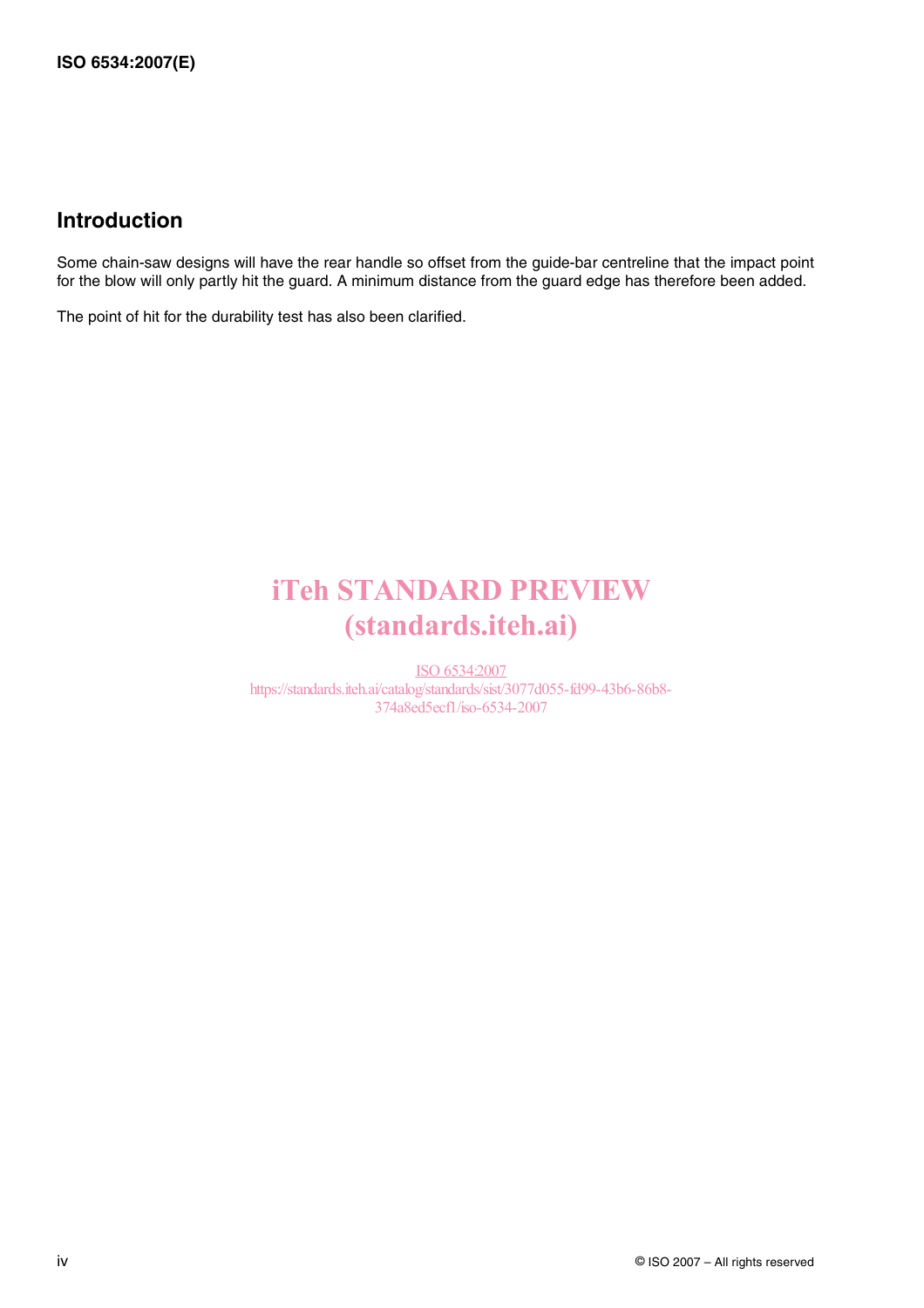# **Forestry machinery — Portable chain-saw hand-guards — Mechanical strength**

### **1 Scope**

This International Standard specifies the mechanical strength requirements relating to the front and rear handguards of portable hand-held combustion engine chain-saws for use primarily in forestry. It also gives the corresponding test methods.

### **2 Normative references**

The following referenced documents are indispensable for the application of this document. For dated references, only the edition cited applies. For undated references, the latest edition of the referenced document (including any amendments) applies.

ISO 6531, Machinery for forestry  $\frac{1}{\sqrt{2}}$  Portable chain-saws — Vocabulary<br>**ITER STANDARD PREVIEW** 

ISO 6533:2001, Forestry machinery — Portable chain-saw front hand-guard — Dimensions and clearances<br>
STAN Q AT OS, ITEN.AI

#### **3 Terms and definitions**

ISO 6534:2007

https://standards.iteh.ai/catalog/standards/sist/3077d055-fd99-43b6-86b8-

For the purposes of this document, the terms and definitions given in ISO 6531 apply.

### **4 Requirements**

The front and rear hand-guards shall not break or crack when tested in accordance with Clause 5. The guards shall not deflect far enough to allow the pendulum to swing past.

Before and after the test, the dimensions of the front hand-guard shall comply with the specifications of ISO 6533.

### **5 Test procedure**

#### **5.1 General**

The test shall be carried out with the chain-saw rigidly held in the upright position for the front hand-guard test, and mounted upside down, rigidly held by the guide-bar mount, for the rear hand-guard test (see Figures 2 and 3).

If the front hand-guard also serves as the activating device for the chain-brake, it shall be in the activated position.

The impact on the guard shall be generated by a blow from a pendulum with a steel hammer in accordance with Figure 1, and an arm with a length giving 700 mm  $\pm$  5 mm distance between the swivel point and the centre of the head. The arm shall be as light as possible. The pendulum system shall cause an impact corresponding to 10 J  $\pm$  0,3 J from a drop height,  $a$ , of 400 mm, and of 5 J  $\pm$  0,2 J from a drop height,  $a$  of 200 mm.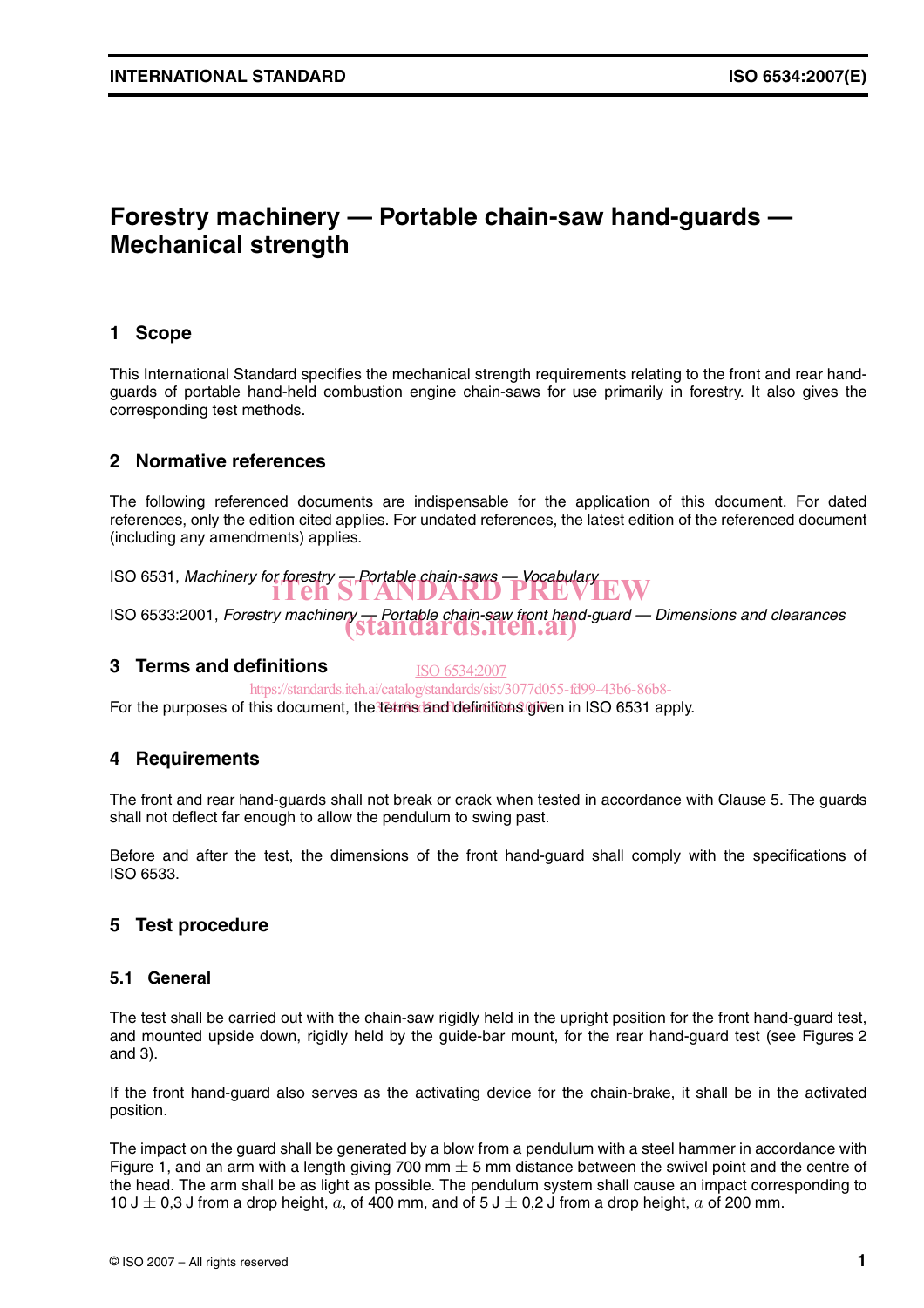### **5.2 Impact tests**

#### **5.2.1 General**

The tests in 5.2.2 and 5.2.3 shall be carried out once for each of the temperatures  $+$  40 °C  $\pm$  2 °C and  $-$  25 °C  $\pm$  3 °C. The temperatures shall be measured at the front hand-guard and its mounting.

#### **5.2.2 Impact test for front hand-guard**

Raise the hammer and allow it to fall, so that it causes an impact corresponding to 10 J  $\pm$  0,3 J. The hammer shall strike the upper part of the guard at the midpoint of the effective guard length  $W_1$  as described in 7.1 of ISO 6533:2001, along a line of action forming an angle of 45 $^{\circ}$   $\pm$  5 $^{\circ}$  with the guide-bar axis, in accordance with Figure 2.

#### **5.2.3 Impact test for rear hand-guard**

Raise the hammer and allow it to fall so that it causes an impact corresponding to 10 J  $\pm$  0,3 J. The hammer shall strike the hand-guard along a line of action forming an angle of 45°  $\pm$  5° with the guide-bar axis, in accordance with Figure 3 a).

The impact point shall be on the intersection of the centreline of the guide-bar and the plane perpendicular to the guide-bar plane, at an equal distance from the rear end of the throttle trigger and the inner far end of the handle [see A in Figure 3 b)]. In cases were the point of intersection is less than 10 mm from the guard edge, the impact point shall be moved so that the distance from the guard edge is 10 mm  $\pm$  2,5 mm.

# 5.3 Durability test for front and rear hand-guards.iteh.ai)

**5.3.1 General** ISO 6534:2007 https://standards.iteh.ai/catalog/standards/sist/3077d055-fd99-43b6-86b8-

This test shall be carried out at the temperature of  $+ 20^{\circ}$ C  $\pm 5^{\circ}$ C.

#### **5.3.2 Durability test for the front hand-guard**

Raise the hammer and allow it to fall so that it causes an impact corresponding to 5 J  $\pm$  0,2 J. The hammer shall strike the guard at the same point as defined in 5.2.2.

Repeat this test to a total of 25 blows.

#### **5.3.3 Durability test for the rear hand-guard**

Raise the hammer and allow it to fall so that it causes an impact corresponding to 5 J  $\pm$  0,2 J. The hammer shall strike the guard at the same point as defined in 5.2.3.

Repeat this test to a total of 25 blows.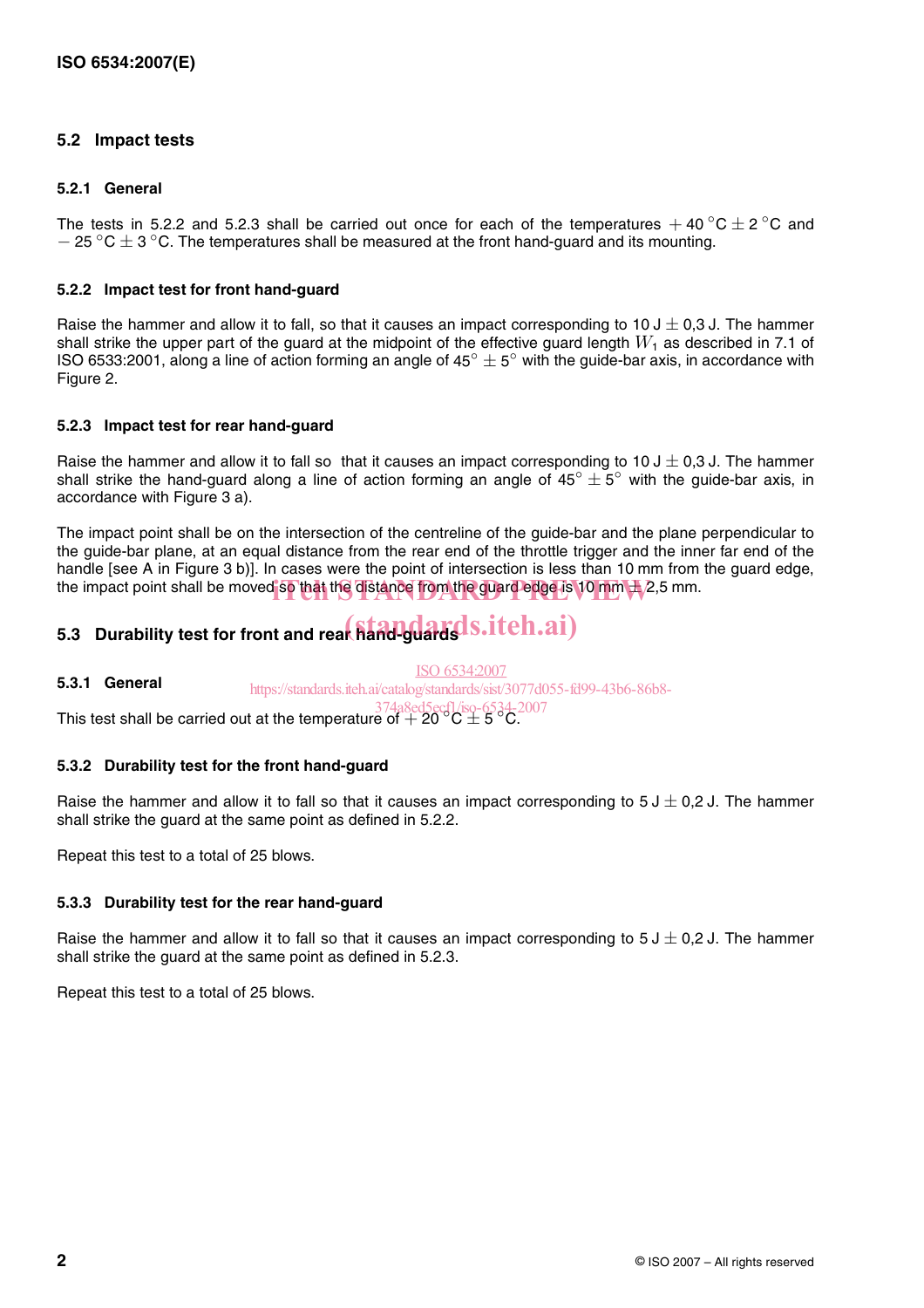### **ISO 6534:2007(E)**

Dimensions in millimetres



**Figure 1 — Dimensions of hammer**

# iTeh STANDARD PREVIEW (standards.iteh.ai)

ISO 6534:2007 https://standards.iteh.ai/catalog/standards/sist/3077d055-fd99-43b6-86b8- 374a8ed5ecf1/iso-6534-2007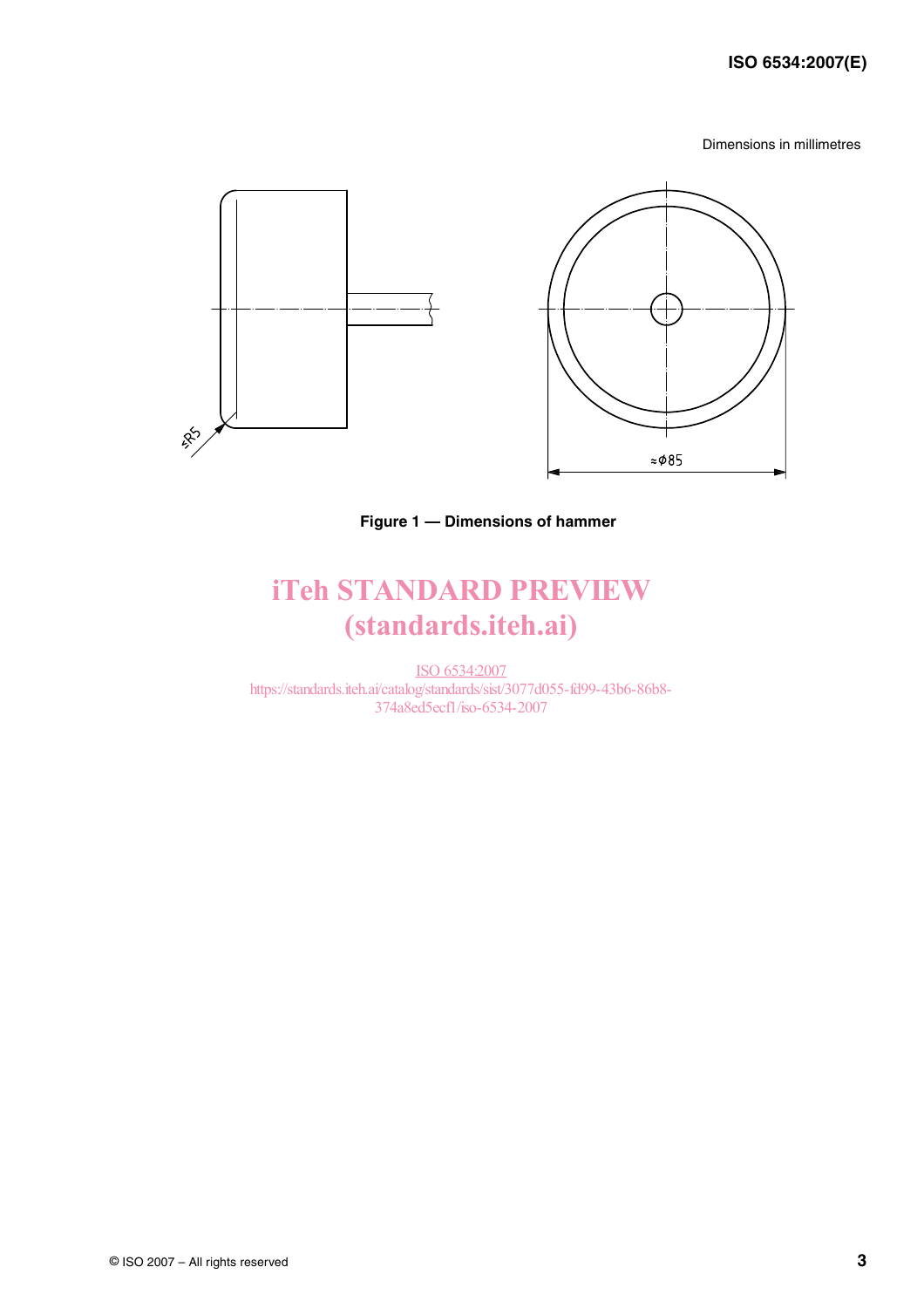Dimensions in millimetres



**Key**

fall height *a*